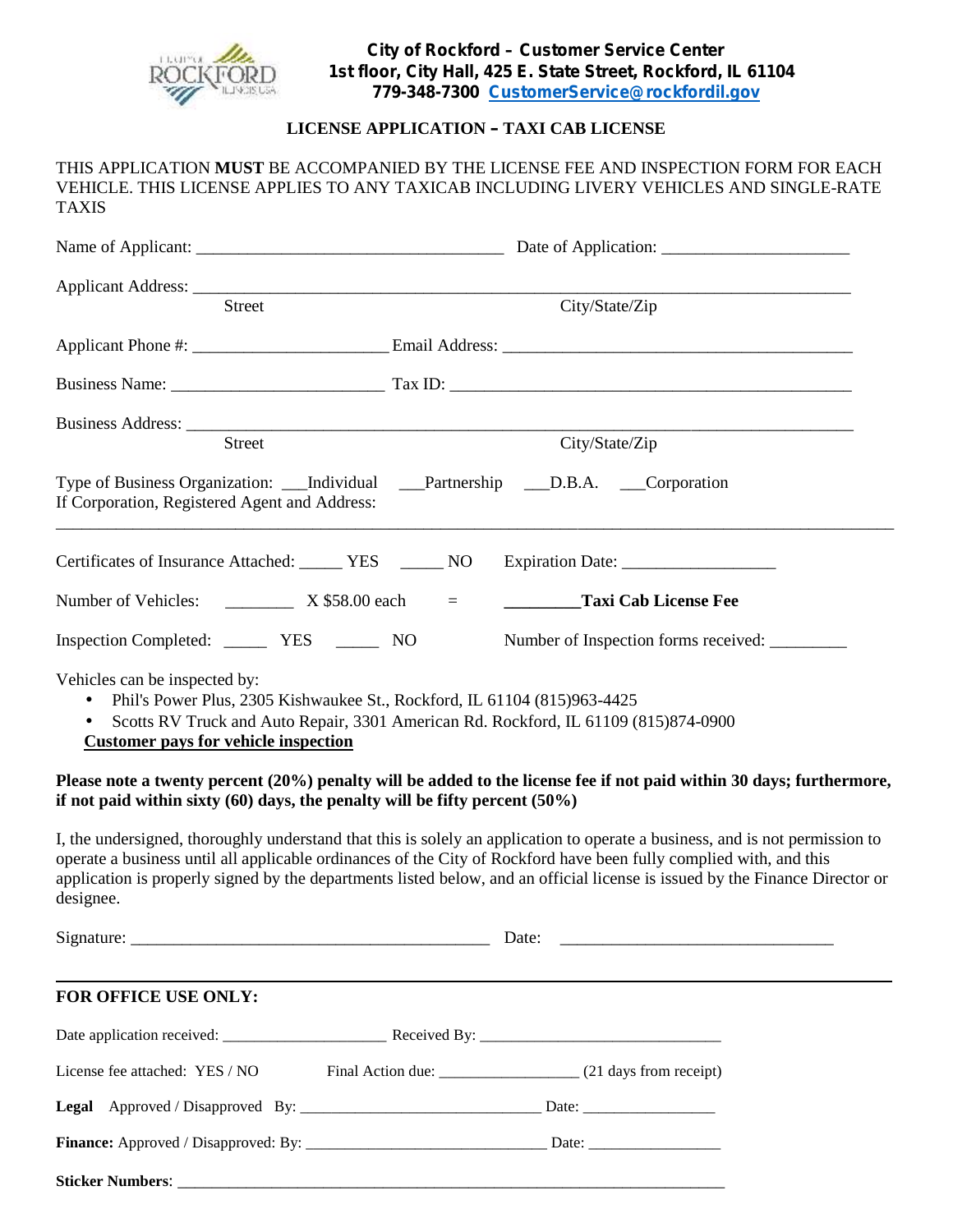## **TAXI CAB LICENSE APPLICATION**

| Description of Vehicles<br>Make | <b>Model</b> | Year | Color | <b>Serial Number</b> | H.P. | <b>Seating<br/>Capacity</b> | <b>State License<br/>Plate Number</b> |
|---------------------------------|--------------|------|-------|----------------------|------|-----------------------------|---------------------------------------|
|                                 |              |      |       |                      |      |                             |                                       |
|                                 |              |      |       |                      |      |                             |                                       |
|                                 |              |      |       |                      |      |                             |                                       |
|                                 |              |      |       |                      |      |                             |                                       |
|                                 |              |      |       |                      |      |                             |                                       |
|                                 |              |      |       |                      |      |                             |                                       |
|                                 |              |      |       |                      |      |                             |                                       |
|                                 |              |      |       |                      |      |                             |                                       |
|                                 |              |      |       |                      |      |                             |                                       |
|                                 |              |      |       |                      |      |                             |                                       |
|                                 |              |      |       |                      |      |                             |                                       |
|                                 |              |      |       |                      |      |                             |                                       |
|                                 |              |      |       |                      |      |                             |                                       |
|                                 |              |      |       |                      |      |                             |                                       |
|                                 |              |      |       |                      |      |                             |                                       |
|                                 |              |      |       |                      |      |                             |                                       |